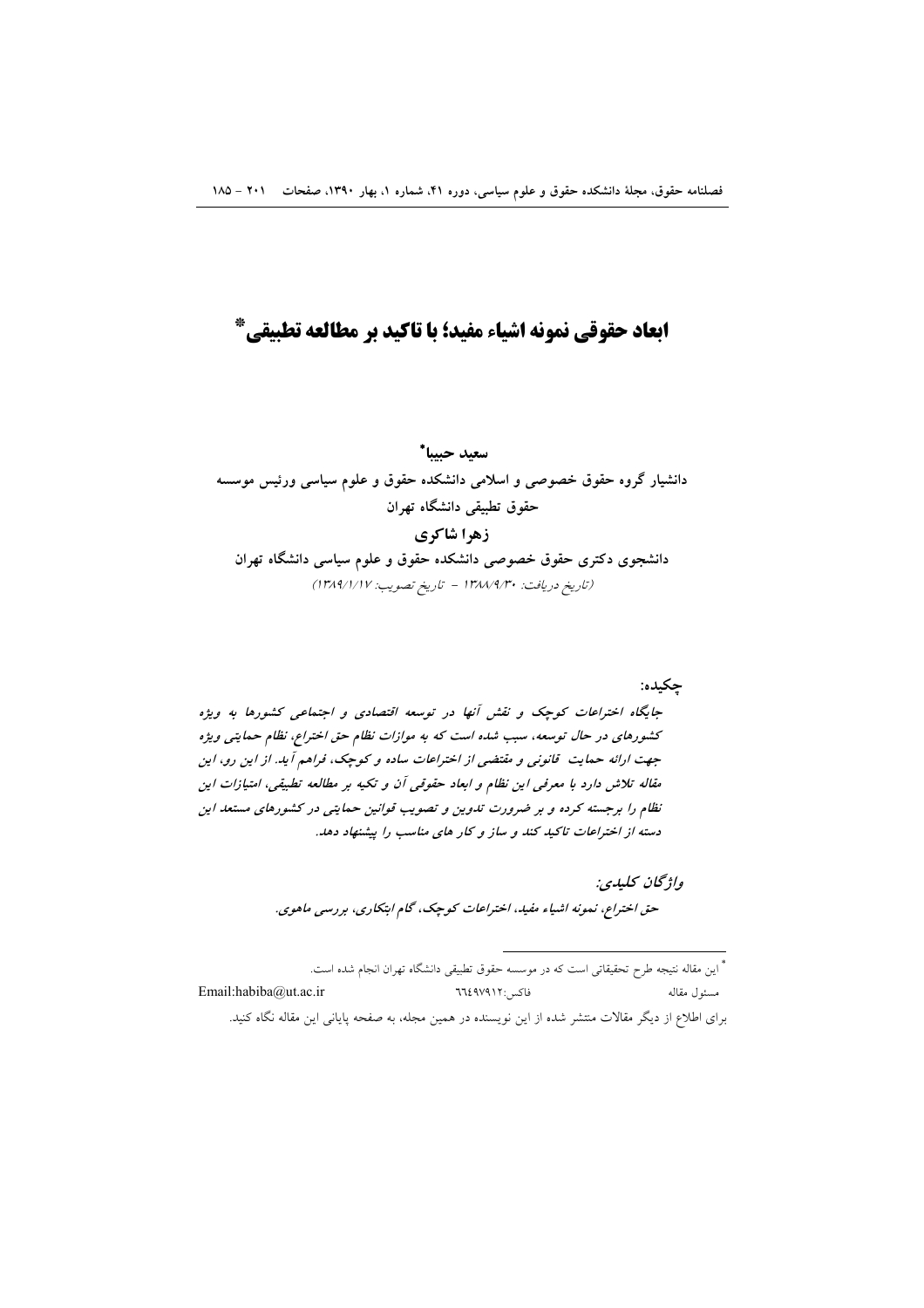#### مقدمه

جهان صنعتی امروز، حرکتی پرشتاب به سوی خلق ابتکارات متنوع و بعضاً پیجیده دارد. مردم دنیا هر روز از اختراعات و نوآوریهایی سخن میگویند که آنها را مسحور خود کرده است. اختراع انواع تلویزیونها، وسایل خانگی و... با پیچیدگی و ظرافتی که در نهان خویش دارند، همهی اصحاب صنعت و تجارت و متعاقبا قانونگذاران و فعالان عرصه حقوق را به مطالعه و تعمق میخوانند. بی تردید، نقش اختراعات در توسعه اقتصاد و رشد سرمایه گذاری پذیرفته شده و از این رو است که با اعطای حقوق انحصاری به مخترعان و مبتکران، انگیزههای خفته در راستای تولید و ابداع مضاعف و متنوع بیدار می شود. اکنون اختراعات گسترده و متنوع در اقصی نقاط جهان خلق می شوند؛ یکی بزرگ و دیگری کوچک است؛ یک اختراع بسیار پیچیده است به گونهای که تنها متخصصان اهل فن و حرفهای مجال عرض اندام در آن را مییابند و سایرین از دستیابی به آن ناتوان هستند؛ اما دسته ای دیگر از اختراعات، بسیار ساده بوده و معمولاً مردم کنجکاوی بسیاراندک در باره آن دارند. همه ما فکر می کنیم که زندگی بدون اختراعات بزرگ و پیچیده مانند هواپیما، تلویزیون، رایانه و... غیرممکن است؛ اما عده ای از افراد نیز هستند که در باره اهمیت اختراعات کوچک و بعضاً ساده می اندیشند. ولی حقیقت آن است که یک اختراع، یک اختراع است حتی اگر ساده و کوچک باشد. لذا پرسشی که مطرح میشود آن است که آیا باید از این اختراعات چشم پوشید و به لحاظ سادگی یاآنکه ابتکاری برجسته را در خود جای ندادهاند از حمایت حقوقی آنها صرف نظر کرد؟

بی تردید کشورهای درحال توسعه در مسیر دستیابی به توسعه پایدار و رفاه اجتماعی گسترده به تقویت و بازسازی ساختارهای تولیدی و صنعتی خود نیاز دارند که این امر به شدت با جنبشهای بنیادین نرم افزاری درهم آمیخته است.از این رو است که تدوین واجرای حقوق مالکیت فکری دراین کشورها میتواند تهدیدی که در خلاء یا کمبود تولید علم وجود داشته به فرصتی بی بدیل رهنمون شود. انگیزههای اقتصادی و حقوقی در شرایطی که حقوق انحصاری فراروی مبتکران قرار می گیرد، زمینه سرمایه گذاری و نوآوری را فراهم می آورد و از این جهت است که حمایت از مالکیت فکری در ِ جنبههایی از زندگی بشری که بسیار مهم و ضروری است، جلوه بیشتر می یابد و حمایت از مخترعان، طراحان صنعتی، هنرمندان و... در همین راستا طراحی می شود. اما پرسش آن است که اگر مبتکری، ابداعی را به منصهی ظهور رساند که در زمره اختراعات و دیگر اموال فکری قرار نگیرد و از جهتی در تامین نیازهای بشری مفید باشد، چه باید کرد؟

نیک میدانیم که کشورهای کمتر توسعه یافته یا در حال توسعه از امکانات فنی و صنعتی گسترده به میزانی که کشورهای صنعتی و توسعه یافته برخوردارند، بهره مند نیستند و به همین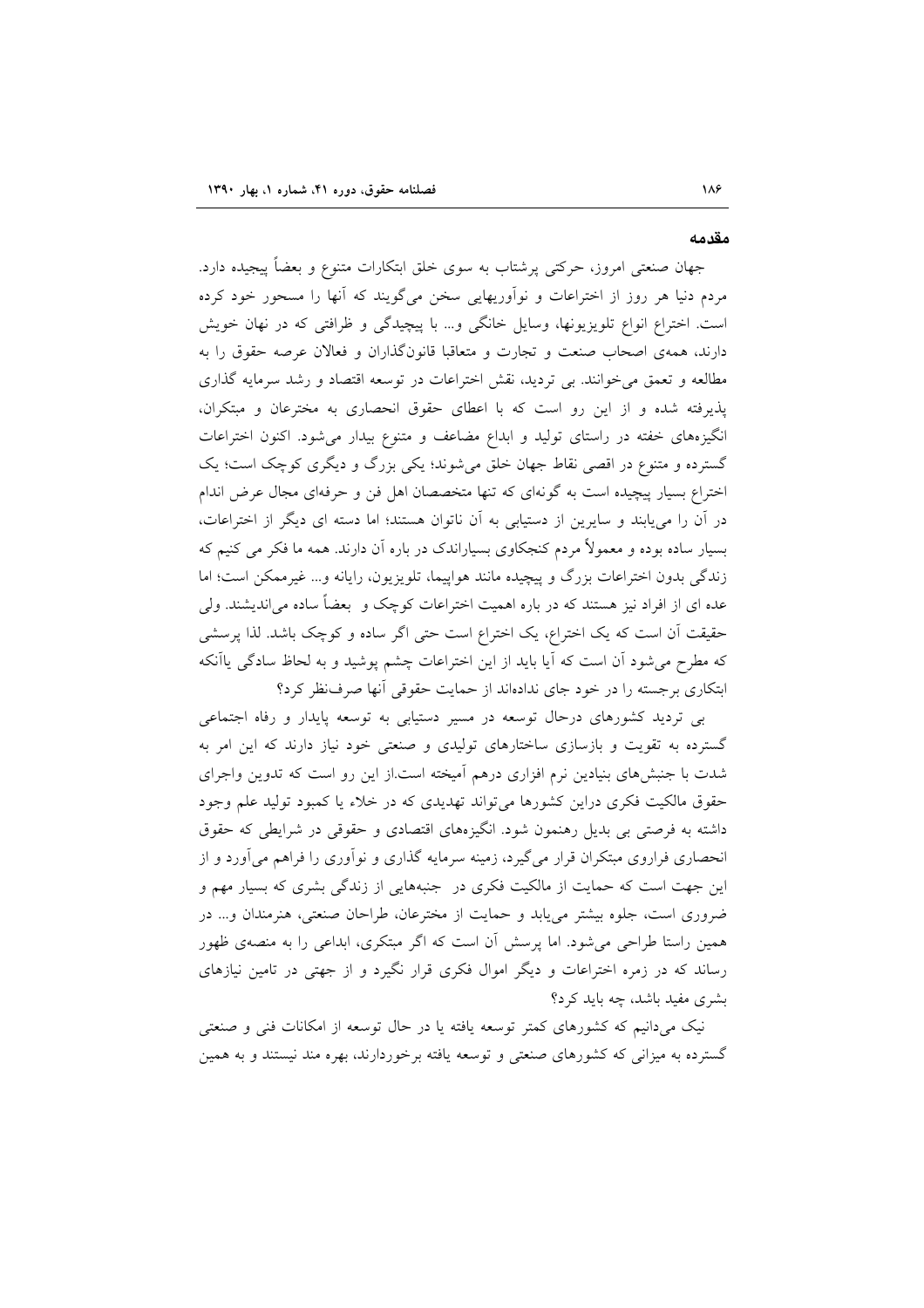دلیل، این کشورها به شدت به صنایع و دانش فنی کشورهای دیگر نیازمند و وابسته خواهند بود. اما اگر این توان بالقوه در جوانان کشورهای در حال توسعه باشد که محصولاتی ساده اما با کاربرد را تولید کنند؛ چرا باید حمایت حقوقی لازم را مقرر نکرد و تنها از تنگنای شرایط محدود و دشوار اعطای حق اختراع به همه اختراعات نگریست؟

تدوین نظام حمایتی از اختراعات کوچک، انگیزههای خفته تولید را در اذهان جوانان کشورهای در حال توسعه بیدار خواهد کرد؛ زیرا آنها در خواهند یافت از نوآوریهای که گام ابتکاری برجسته ندارد یا تنها برای جامعه مفید و کاربردی است، حمایت خواهد شد. در جداول ذیل، آمار تعداد درخواست های ثبت اختراعات کوچک(نمونه اشیاء مفید) و گواهینامههای صادره بر حسب گزارش سازمان جهانی مالکیت فکری ارائه میشود. به گزارش این سازمان در سال ۲۰۰۸، تقریباً ۳۱۳۰۰۰ درخواست ثبت در سراسر جهان ارائه شده که سرانجام به صدور ۲۳۸۰۰۰ مورد گواهینامه منجر شده است( WIPO, 2010, pp. 36&45).

| تعداد درخواستهای ثبت | نام کشور (به ترتیب کمیت |
|----------------------|-------------------------|
|                      | درخواستها)              |
| <b>YYOOAA</b>        | چين                     |
| $\sqrt{2} \cdot 0$   | كره جنوبي               |
| $V \cdot \Delta V$   | آلمان                   |

حدول شمار ه–۱ در خواست ثبت

|  | جدول شىمارە–۲ گواھينامه ثبت |  |
|--|-----------------------------|--|
|  |                             |  |

| تعداد گواهینامه های صادره | نام کشور (به ترتیب کمیت |  |
|---------------------------|-------------------------|--|
|                           | گواهینامه های صادره)    |  |
| <i><b>IVAAVO</b></i>      | چين                     |  |
| ۱٤٣٤٧                     | آلمان                   |  |
| 97V۳                      | ر و سيه                 |  |

این اختراعات می تواند نقش کاتالیزور را در کشورهای در حال توسعه داشته باشند و توانایی بالقوه را که در نهان ملت های درحال توسعه است، بارور کنند( .Suthersanen, 2001, p 20). به عبارت دیگر، نیروهای بومی می توانند با هزینه کمتر و صرف زمان کو تاه تر به مطالعه و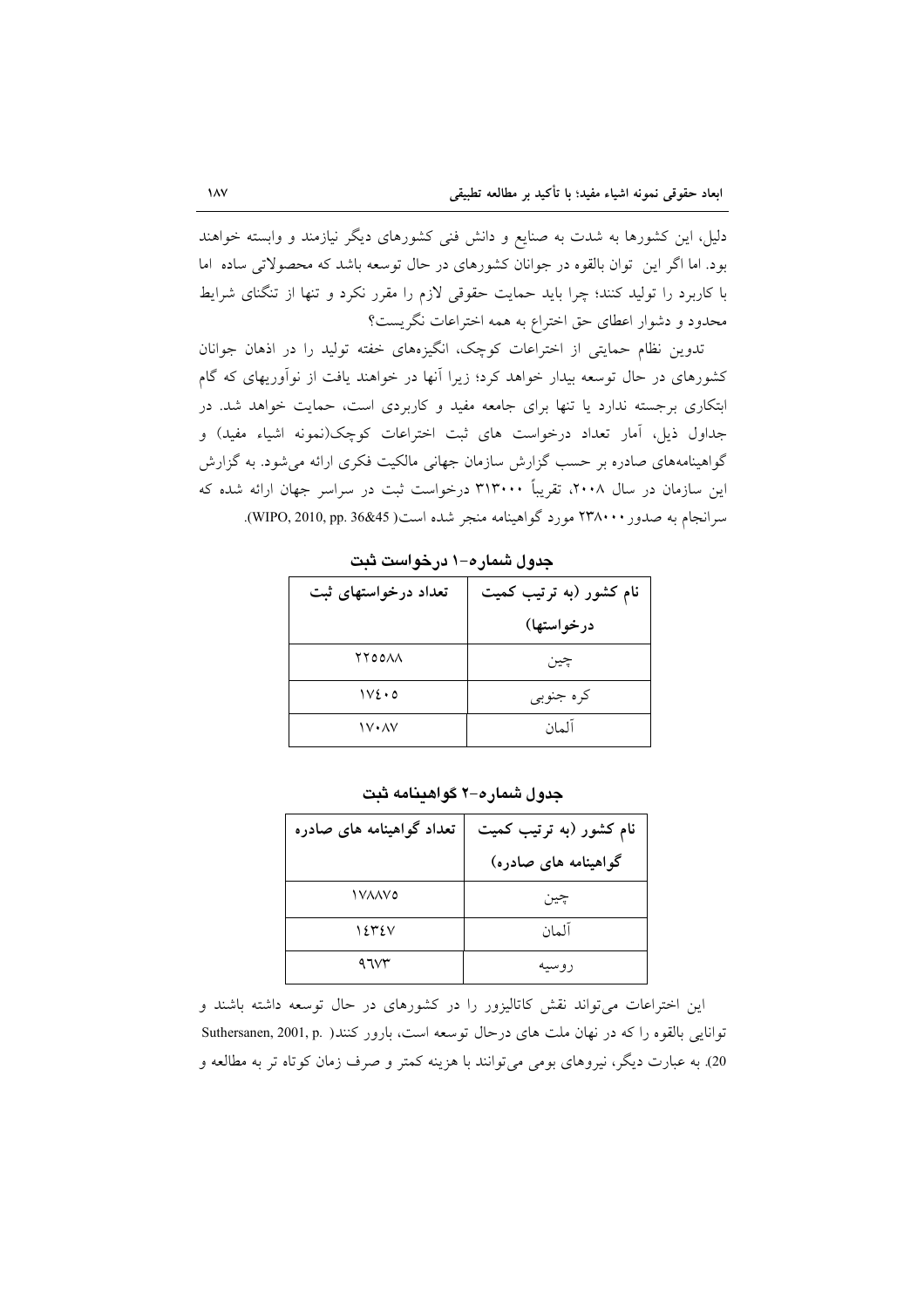تولید اختراعی ساده بیردازند و به این ترتیب سرآغازی برای پویایی آینده در جهت تولید اختراعات پیچیده تر را رقم زنند. تولید انبوه و تجاری سازی اختراعات کوچک، صادرات این اختراعات، فراهم أمدن منبعی از دادههای علمی جهت نواّورهای اّتی، بهره گیری از توانایی نیروهای بومی و بالاخره ایجاد زمینه برای تولید علم، از مهم ترین دستاوردهای ترویج نظام اختراعات کوچک (یا نمونه اشیاء مفید) است. به طور مثال در چین، بیش از ۹۹٪ متقاضیان ثبت نمونه اشیاء مفید، افراد چینی هستند و گزافه نیست که پل دستیابی به توسعه از این مجال بنا شده است. برخلاف حق اختراع، در نمونه اشیاء مفید، بیشتر تقاضاهای ثبت از سوی افراد بومی صورت می گیرد (٩٦/٦٪) و این نسبت از ٣٦/٧٪ در فرانسه تا ٩٩/٣ در چین متغیر است (WIPO, 2010, p. 45). لذا این امر بر نقش مهم این اختراعات کوچک در پیشرفت ملی تاکید داشته و توجه تصمیم سازان کشورها را به سوی خود جلب میکند. اما آیا نظام حمایتی از اختراعات کوچک می تواند نظام حق اختراع را کم رنگ کند؟ آیا با بهره گیری گسترده تولیدکنندگان بزرگ از آن نظام، راه رقابت بر شرکتهای کوچک و متوسط بسته میشود؟ آیا به این ترتیب همهی محصولات دارای یک حق انحصاری می شود و سرانجام، قلمرو سلطه عمومی کاهش می،یابد؟ آیا بر جمعیت متجاوزان به حقوق مالکیت فکری افزوده میشود؟ همه و همه این پرسشها می تواند در نگاه نخست بسیار منطقی و صحیح به نظر آید اما باید به این نکات اندیشد که اگر توانایی مبتکران بومی یک کشور مانند ایران در تولید و ساخت اختراعات کوچک و مفید به ثمر نشینید، چرا باید از این ۖ فرصت در جهت تشویق این نوآوریها بهره نگرفت؟ و چرا باید مجاز دانست که اختراعات کوچک در ژرفای غولهای اختراعات بزرگ و پیچیده حل شوند؟ بی تردید مطالعه سوابق اقتصادی و اجتماعی کشورهای موفق در این عرصه، گامی حیاتی است. ما می¤وانیم تغییرات چشم گیر را در چشم انداز اقتصادی آلمان از طریق بهره گیری از اختراعات کوچک مشاهده کنیم زیرا صنعتی شدن آلمان به شدت به اختراعاتی که در عین سادگی، مفید و کاربردی بودند، وابسته است. در این بین، حقوق می کوشد تا مسیر حرکت به سوی توسعه را اَماده کند؛ لذا به نظر میآید که باید از منافع کشورهای در حال توسعه غفلت نورزید و با رعایت مصالح، بهترین ها را گزینش کرد.

مقاله حاضر با روش کتابخانه و ترجمه ای به طرح موضوع خواهد پرداخت و فرض خود را بر آن نهاده که اختراعات کوچک به عنوان پیش نیاز توسعه برای پیشرفت و رفاه ملی ضروری هستند. از این رو، درک تفاوت های نظام اختراعات کوچک و نظام حق اختراع اساسی تلقی می شود و این امر به تدوین نظامی مکمل منجر خواهد شد. در این مجال، تلاش خواهد شد در سه گفتار به بررسی ابعاد حقوقی این اشیاء مفید بپردازیم و تفاوتهای این اختراعات را با حق اختراع بررسی کرده و بر نقش آنها در توسعه ملی تاکید کنیم. از این رو،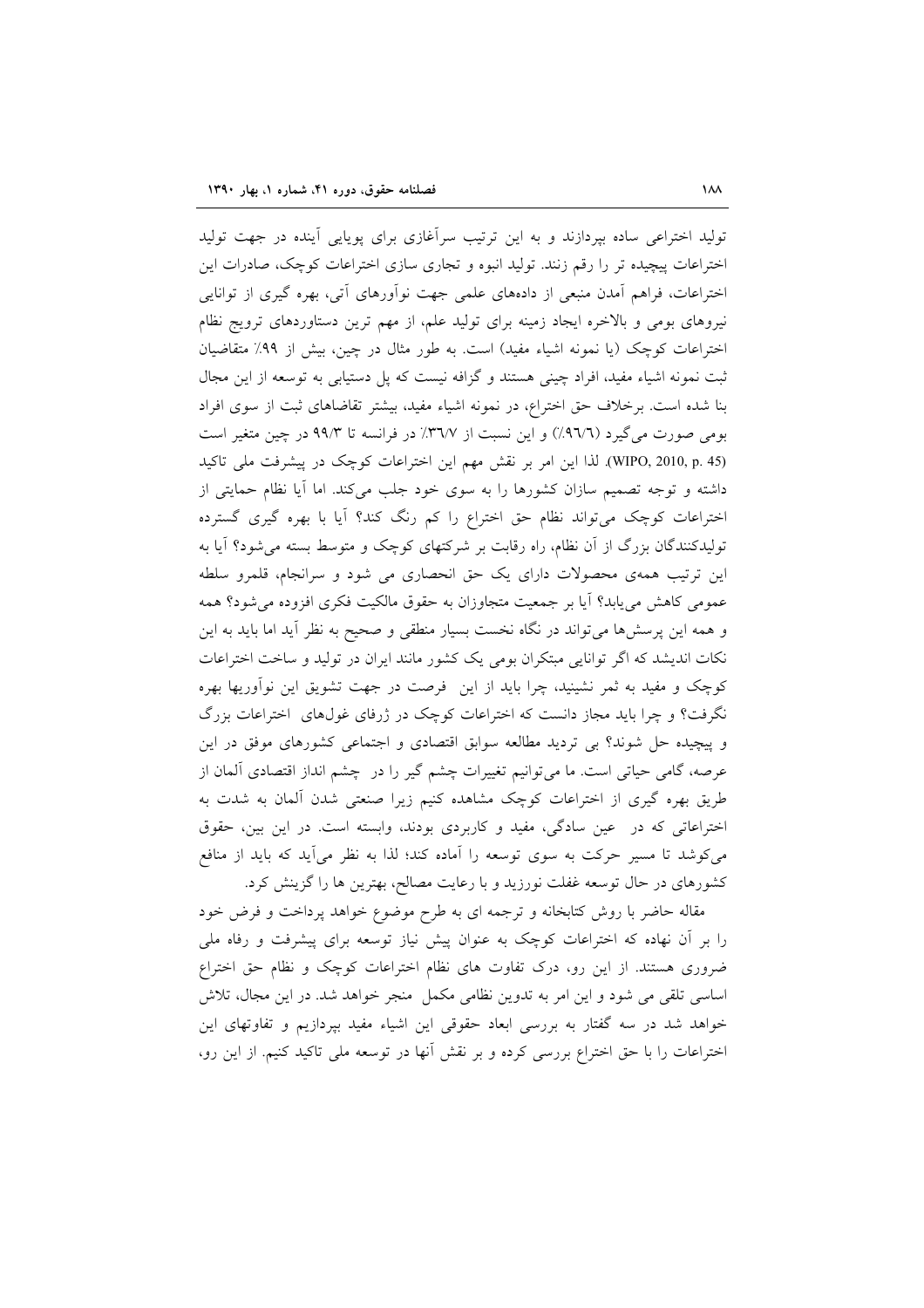در گفتار نخست به بررسی پیشینه حمایتی از اختراعات کوچک پرداخته و در گفتار دوم به مطالعه قلمرو این اختراعات با تاکید بر ماهیت، تعریف و موضوعات اَن مبادرت خواهیم کرد و در گفتار آخر به بررسی وجوه ممیزه اختراعات کوچک از سایر اختراعات خواهیم پرداخت.

### گفتار اول: ييشينه حمايت قانوني از نمونه اشياء مفيد (اختراعات كوچك)

اگر چه منشاء اصلی حمایت از نمونه اشیاء مفید (utility model) به قانون انگلیسی ۱۸۸۳ که بعدها با قانون ۱۹٤۳ جایگزین شد، باز میگردد اما پیشینه جدید و مدرن حمایت از نمونهها را بايد در حقوق كشور آلمان جستجو كرد(Richards, 2002, p. 1).در حقيقت حمايت قانونی از اختراعات کوچک در پاسخ به خلاء قانونی موجود در قوانین حق اختراع آلمان ایجاد شد. به عبارت دیگر، نظام حق اختراع شرایط مضیق و بعضاً دشواری را ارائه می کرد و لذا ممکن بود بسیاری از ابتکارات نوین از حمایت قانونی محروم بمانند. اما تا زمان تولد قانون جدید، اداره ثبت اختراع آلمان تنها به اختراعاتی حق انحصاری اعطا می کرد که جدید باشند و سطحی قابل توجه و ویژه از ابتکار را به نمایش بگذارند. اما در جامعه آلمان، تعدادی کثیر از راه حلهای فنی وجود داشت که قابلیت کاربرد صنعتی داشتند اما پیچیدگی فنی زیادی را با تبلور گام ابتکاری ممتاز ارائه نمیکرد و لذا قابلیت دریافت ورقه اختراع را نداشتند. آنها نوآوریهای ساده بودند که از فناوری پیچیده برخوردار نبودند اما قانونگذار آلمانی دریافت که سزاوار نیست که چنین اختراعاتی بدون حمایت رها شوند؛ در حالی که از نظر اقتصادی دارای ارزش غیرقابل تردیدی بودند. از این رو، حق انحصاری جدید خلق می شود که از حق اختراع متفاوت است و برای حمایت از اختراعات کوچک و مفید، کارآمد می شود. در نخستین روز ژوئن ۱۸۹۱، نخستین قانون حمایت از نمونه اشیاء مفید متولد شد و معیارهایی جدید را ارائه کرد. در این نظام جدید از اختراعاتی که جدید هستند اما گام ابتکاری برجسته ندارند حمایت می شد. در واقع، این اختراعات، کاربردی و مفید بودند و تنها از درجه بالایی از ابتکار برخوردار نبودند. مبداء حرکت به سوی حمایت از اختراعات کوچک و تقویت این جریان در آلمان را می توانیم در تصمیم شرکتهای آلمانی جستجو کرد؛ زیرا آلمان مهد اختراعات کوچک و ساده است که اقتصاد آن کشور را متحول ساخته است. مثلاً به طور متوسط در هر هفته بالغ بر ٤٠٠ مورد اختراع كوچک که ٪٩٠ آنها در زمينههاى علوم پايه هستند در آلمان متولد می شود به گونهای که ۷۰٪ در زمینه مکانیک،٪۲۰ در الکترونیک و ٪۱۰ در شیمی هستند (DWPI and Patent Information Reference Center, 2008, p. 1)

در آغاز تصویب قانون حمایت از اشیای مفید، قلمرو حمایتها به اختراعات مرتبط با علم شیمی، پلیمری و مکانیک محدود می شد؛ اما امروزه این دایره گستره تر شده است. در ۱۹۹۰،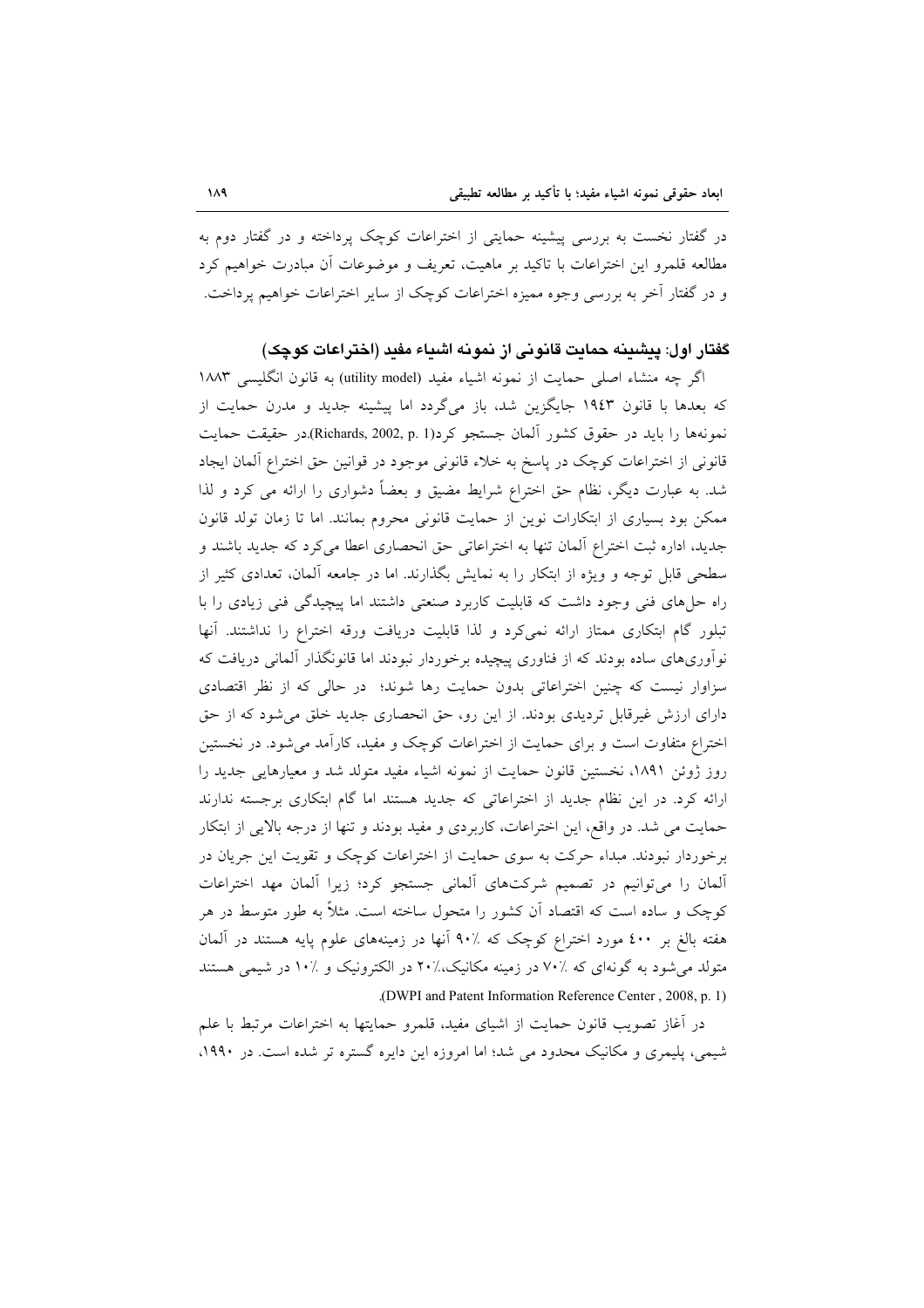دومین قانون در این خصوص تصویب شد و یک دوره حمایتی ۲ ساله از تاریخ تنظیم تقاضانامه ثبت مقرر شد که قابل تمدید تا ۱۰ سال بود.در ظرف ۱۵ سال کشورهای دیگر نیز به حمایتگران اختراعات کوچک پیوستند. به طور نمونه، ژاپن نخستین کشوری بود که از حقوق آلمان الگوبرداری کرد اما از همان آغاز تفاوتهای بین این دو وجود داشت. زیرا در آلمان دوره حمایتی کوتاهتر بود و بررسی ماهوی حول تقاضانامه ثبت صورت نمی گرفت؛ اما در ژاپن دوره حمایتی طولانی تر بود(تا پایان۱۹۹۳) و انجام بررسی ماهوی در راستای اعطای حق انحصاری امری ضروری بود. در حقوق آلمان در آغاز معیاری خاص برای شناسایی گام ابتکاری وجود نداشت و اداره ثبت اختراع و دادگاهها رویه ثابت و مستمری نداشتند. اما اکنون در آلمان از دارا بودن ضابطه کارکرد ابتکاری(inventive activity) برای اختراعات کوچک و گام ابتكاري(inventive step) براي اختراعات سخن گفته مي شود (Richard, 2002, pp. 1-3).

در ژاین، فناوری برای دریافت ورقه اختراع باید در سطحی بالا باشد؛ در حالی که در نمونه اشیاء مفید خلق یک ایده فنی و خلاقیتی که کاربرد داشته باشد، کفایت میکند(ماده(۱)۳ قانون نمونه اشیاء مفید ژاپن). به این ترتیب، در ژاپن، مخترعی که اختراعی را ابداع کرده که تنها کاربردی است می تواند از حمایت نظام حاکم بر نمونه اشیاء مفید بهره مند شود. از این رو، تمیز این دو مساله بسیار مهم است و به یک بررسی موضوعی و ماهوی دقیق نیاز دارد. اما عملاً دادگاهها و ادارات ثبت هنگامی که با اختراعی روبرو می شوند که فناوری سطح بالا و برجسته ندارد به اعطاى حق انحصارى در قالب نمونه اشياء مفيد بسنده مى كنند( Kardam,  $(2007, p. 50)$ 

پس از آلمان و ژاپن به تدریج سایر کشورها از جمله هلند، اسپانیا و... نیز این نظام را پذیرفته و اکنون کشورهای در حال توسعه نیز به گستردگی به دنبال تدوین و اصلاح قوانین خود در این باره هستند. کنوانسیون پاریس ٔ در باب تعریف نمونه اشیاء مفید ساکت است و تنها تاکید دارد که اصول بینالمللی رفتار ملی و حق تقدم در باب اختراعات کوچک نیز رعایت میشود. ماده ۱ صریحاً نمونه اشیاء مفید را مشمول قواعد حمایتی کنوانسیون می کند (ماده ٤ درباب حق تقدم). معاهده حمایت از جنبههای تجاری حقوق مالکیت فکری (ت<sub>و</sub>پیس)<sup>۲</sup> که حداقل استاندارهای حمایتی را در حوزه حقوق مالکیت فکری معرفی می کند با توجه به ماده(٢(١) از اعضاء می خواهد بعضی مواد کنوانسیون پاریس از جمله مواد مرتبط با نمونهها را اعمال كنند. اما با وجود اين، آزادى اعضا حفظ مىشود و لذا اكنون هيچ الزامی در پذیرش این نظام وجود ندارد. علاوه بر معاهدات مزبور ماده ۲ معاهده یی سی تی

<sup>1-</sup>Paris Convention for the Protection of Industrial Property.

<sup>2-</sup>Agreement on Trade-Related Aspects of Intellectual Property Rights (TRIPS).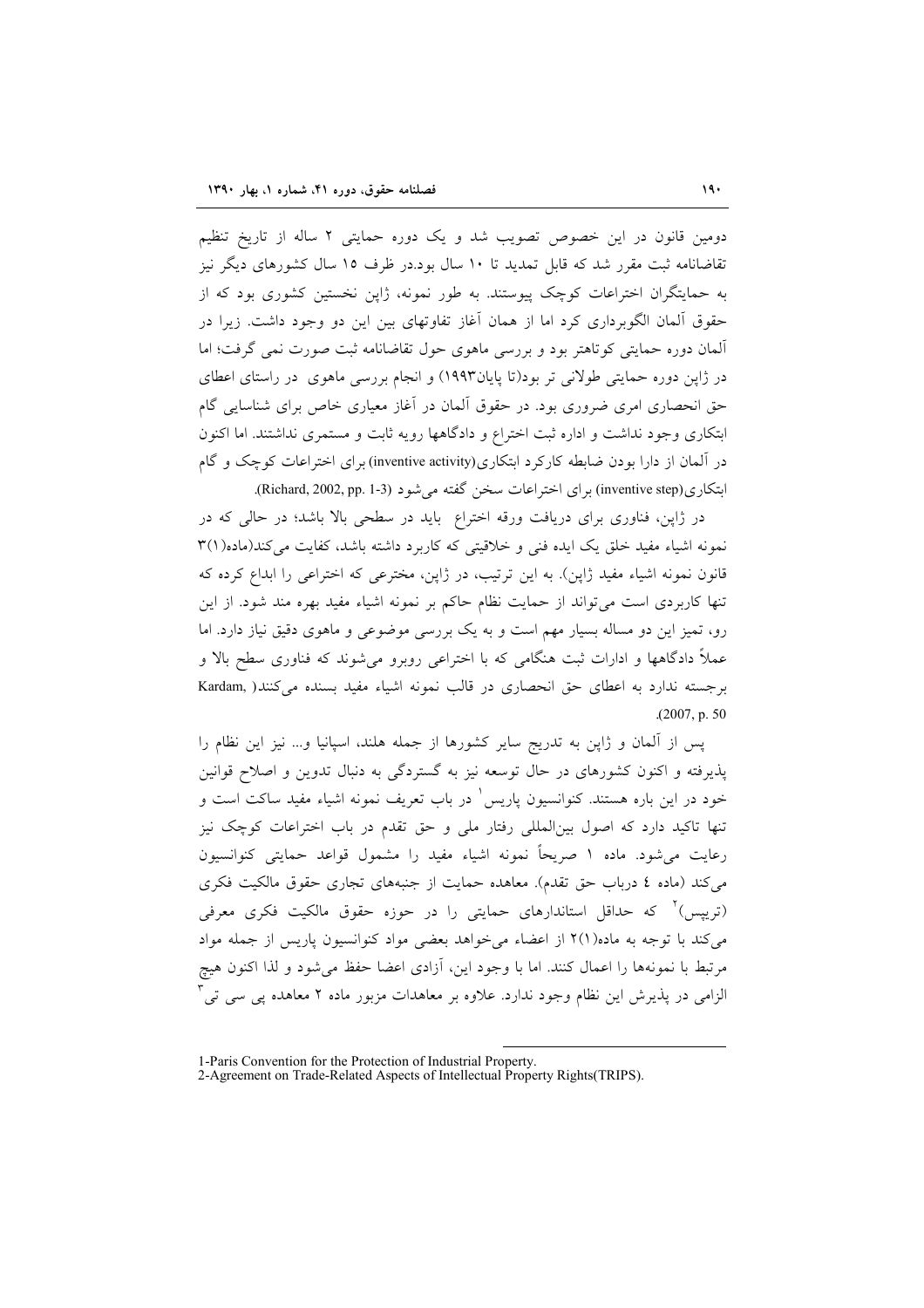و ماده ۱ معاهده اَی ی<sub>ی</sub> سی<sup>،</sup> معاهده نیز نمونه اشیاء مفید را پوشش میٖدهد و حمایت خود را شامل این اختراعات مے کنند.

#### گفتار دوم- قلمرو (ماهيت، تعريف؛ موضوعات)

نمونه اشیاء مفید، یکی از مصادیق مالکیتهای ِ فکری است که در بسیاری از کشورها در معرض گزینش مخترعان قرار میگیرد و مطابق با آن، حقی انحصاری در مدتی محدود به مخترعان اعطا می شود. این نکته به روشنی مبین آن است که در واقع این نظام شبیه به نظام حق اختراع است و به عنوان مكمل نظام حق اختراع، از اختراعات جديد، داراي كاربرد صنعتي و مرحله ابتکاری (کمتر از اختراعات مشمول نظام حق اختراع) حمایت میکند. اما در ادامه مشاهده خواهیم کرد که ویژگیهای خاص این اختراعات، آنها را از نظام حق اختراع، خارج می کند و در قلمروی مستقل قرار می دهد. قوانین ملی کشورها با فرهنگی متفاوت از واژگان در این نظام گام می نهند و با اصطلاحات مشابه این اختراعات را شناسایی میکنند. در ذیل به نمونههايي از آنها به نقل از وبگاه سازمان جهاني مالکيت فکري اشاره مي شود ( .Mott, 2007, pp  $: (23-24)$ 

> ۱– حق اختراع كوچک (Petty patent)در اندونزي، لائوس، فنلاند و...؛ ٢- حق اختراع ابتكارى (Innovation patent) در استراليا؛

٣- حق اختراع كوتاه( Short patent) در بلژيك يا حق اختراع كوتاه مدت( Short term patent) در ايرلند؛

> ٤– حق اختراع نمونه اشياء مفيد(Utility model patent) در چين، پرو و...؛ 0- ابتكار مفيد( Utility innovation) در مالزي؛ ٦– و ....

اما مهم ترین اصطلاح شناسایی شده در قوانین ملی کشورها، اصطلاح نمونه اشیاء مفید است که در ادامه به طور تفضیلی به آن خواهیم پرداخت. تعاریف متعدد برای اختراعات کوچک ارائه شده است اما در این میان، یک اختراع کوچک به هر شکل، ترتیب، ترکیب، ابزار، وسیله، مکانیزم یا اشیایی که کارکرد یک محصول را بهتر یا متفاوت کند یا اثری فنی یا امتیازی ویژه را فراهم آورد، اطلاق میشود(ماده(۱)۳ قانون نمونه اشیاء مفید ژاپن؛ ماده ۱۲۲ قانون مالكيت صنعتي يرتغال؛ ماده ١٥٩ قانون مالكيت فكرى اكوادرو ...).

لذا به هر خلاقیت جدید که کارکرد صنعتی دارد اما به میزان کافی ابتکار ندارد حق انحصاری اعطا می شود. به عبارت دیگر، آنچه در قلمرو مالکیتهای ادبی و هنری قرار

1-The Patent Cooperation Treaty(PCT).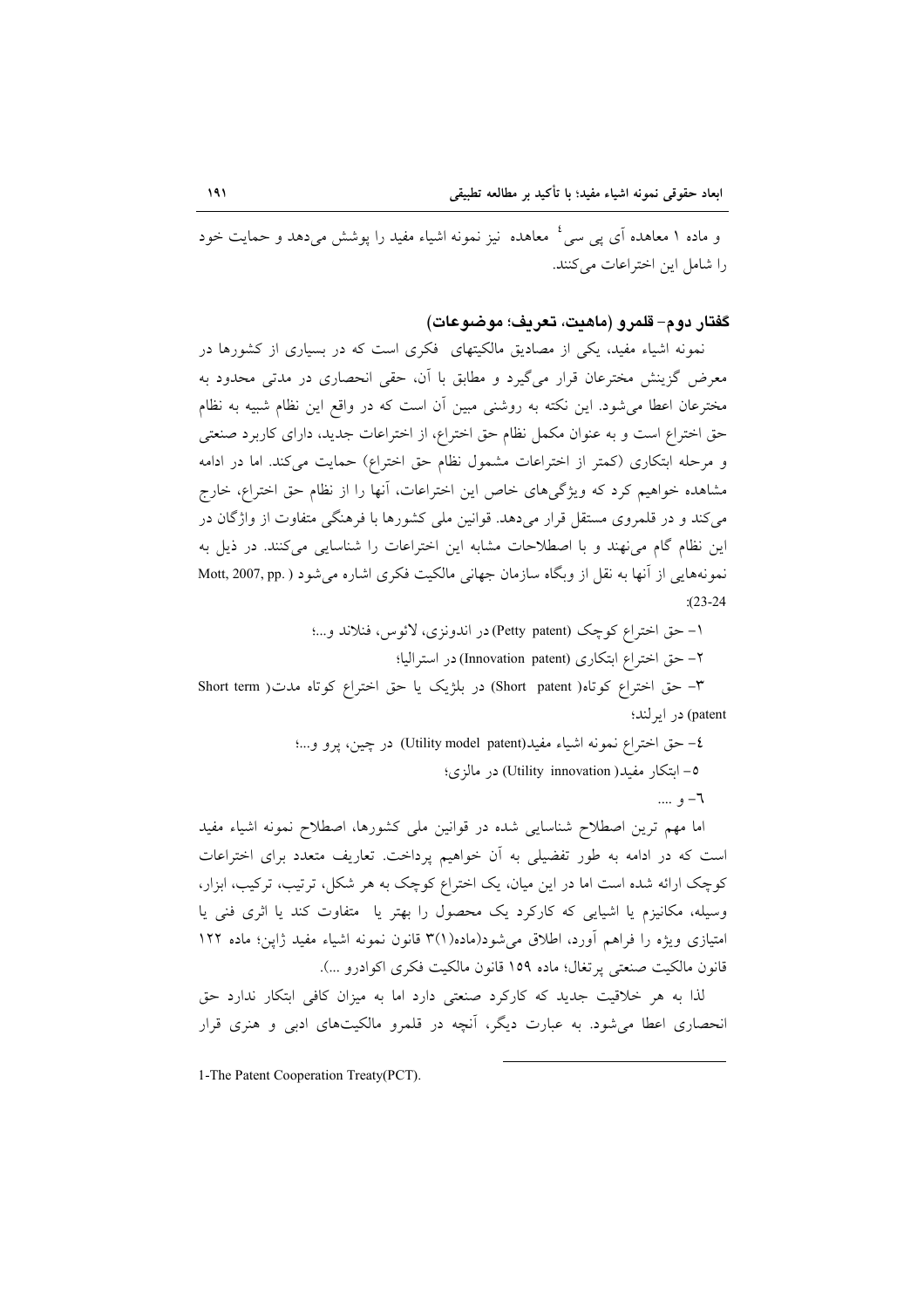میگیرد یا صرفاً جنبه زیباشناختی دارد در قلمرو حمایتی اختراعات کوچک نیست. همچنین در اکثر قوانین، فرایندها،ارقام گیاهی و گونههای حیوانی از دایره حمایتی نمونه اشیاء مفید خارج هستند، چه اعطای حق اختراع به فرایندها یا ارقام گیاهی، نیاز به بررسی ماهوی و کارشناسی و احراز گام ابتکاری قابل توجه دارد و لذا این موارد، از نمونه اشیاء مفید خروج موضوعی دارند(ماده(۳)۲قانون نمونه اشیاء مفید آلمان؛ ماده ۱٦۰ قانون مالکیت فکری اکوادر و…).

| جدول شماره ۳- دادهها براساس آخرین تغییرات قوانین ملی از وبگاه سازمان |  |
|----------------------------------------------------------------------|--|
| جهانی مالکیت فکری در www.wipo.net استخراج شده است.                   |  |

| میزان گام ابتکاری    | موضوعات قابل حمايت                          | نام کشور |
|----------------------|---------------------------------------------|----------|
| كمتر از حق اختراع    | ابزار، وسایل کـاربردی و اشـیایی کـه کـاربرد | آرژانتین |
|                      | عملى دارند                                  |          |
| كمتر از حق اختراع    | همان موضوعات مشمول حق اختراع مىباشد         | استراليا |
| كمتر از حق اختراع    | محصولات، اشـياء، ماشـينهـا بـه اسـتثناي     | اتريش    |
|                      | فرایندها و روشهای ریاضی                     |          |
| مانند حق اختراع      | همان موضوعات مــشمول حــق اختــراع مــى     | بلژيک    |
|                      | باشد                                        |          |
| كمتر از حق اختراع    | شكل يا ساختار محصول                         | چين      |
| كمتر از حق اختراع    | همه موضوعات محسوس در صنعت                   | جمهو ري  |
|                      | شیمی                                        | چک       |
| كمتر از حق اختراع    | همه موضوعات محسوس در صنعت                   | دانمارک  |
|                      | شیمی                                        |          |
| كمتر از حق اختراع    | اشکال یا طرح های یک وسیله                   | فنلاند   |
| كمتر از حق اختراع    | همه اختراعات به استثنای فرایندها و          | آلمان    |
|                      | روشها                                       |          |
| نیازی به گام ابتکاری | همه اختراعات به استثنای فرایندها و          | تركيه    |
| نيست                 | محصولات شيميايي                             |          |
| كمتر از حق اختراع    | وسايل                                       | اوكراين  |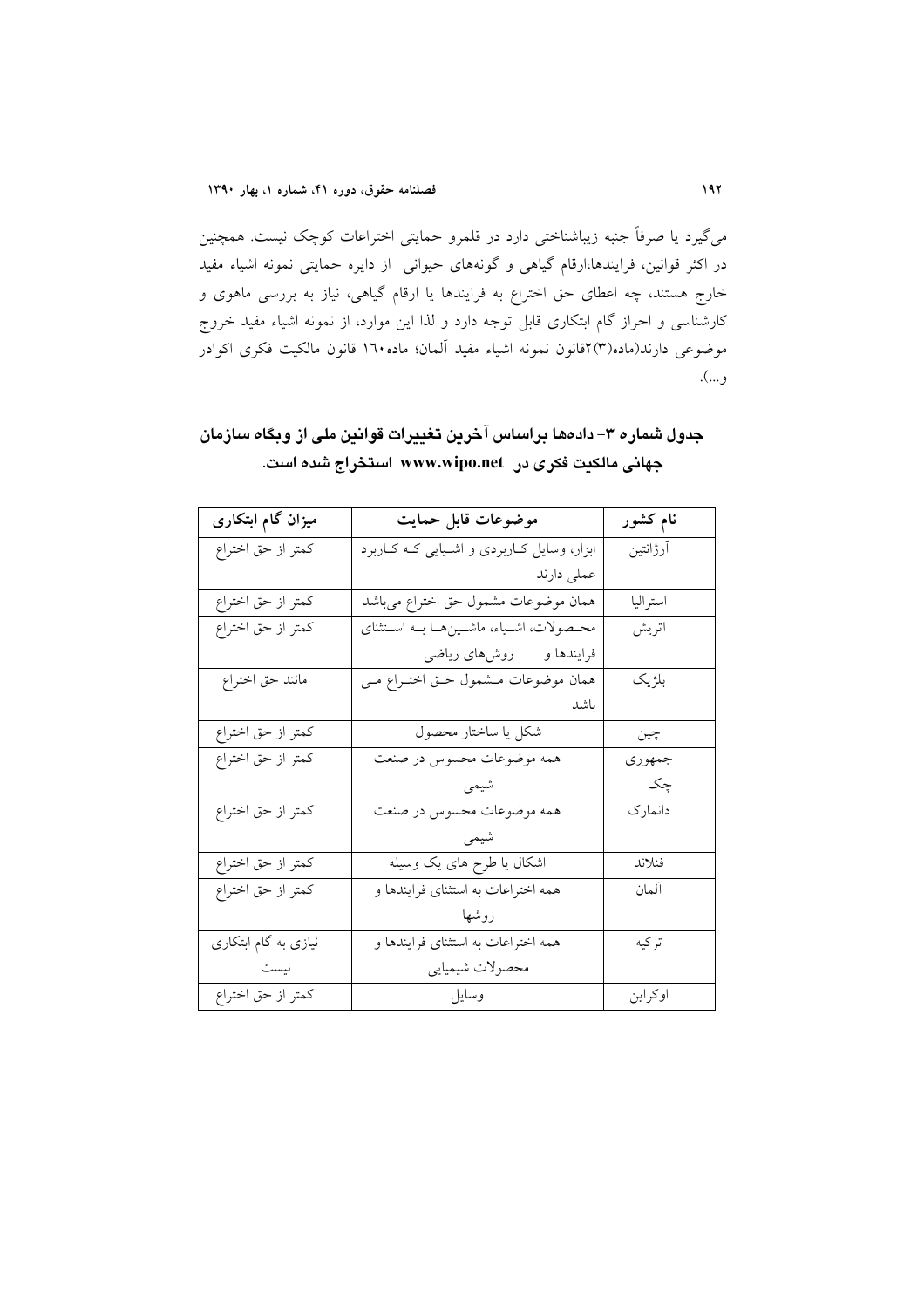علاوه بر مطالب معروضه، در بعضی از قوانین ملی از اصطلاحی مشابه با نمونه اشیاء مفید بهره گرفته می شود که اساساً از اختراعات کوچک قابل تمیز هستند. به طور مثال در بعضی کشورها مانند نیوزلند از اصطلاحی به نام حق اختراع کوتاه مدت استفاده می شود و به معنای آن نیست که حقوقی متفاوت از حق اختراع اعطا شود؛ بلکه قانون، این نوع ثبت را جهت سهولت در اعطای حق اختراع مقرر کرده و تنها تفاوت در طول دورهی حمایتی کوتاه تر نسبت به حق اختراع است. لذا این اصطلاح به غیر از دوره حمایتی، هیچ تفاوت ماهوی با حق اختراع سنتی ندارد و مبین نظام مستقل حمایتی در قالب نمونه اشیاء مفید نیست. از جمله این موارد می توان به قانون مالکیت فکری فرانسه اشاره کرد که اصطلاحی خاص( Certificat D' Utilite) را به کار میبرد و میتواند به طور مستقل جهت حمایت از یک اختراع فنی به کار رود.لذا صرف نظر از عنوان، این اصطلاح به یک حق اختراع درجه دوم می پردازد و از آنچه به عنوان نمونه اشیاء مفید شناخته می شود، متفاوت است و به یک نوع حمایت قانونی خاص در حقوق فرانسه اشاره دارد. به عبارت دیگر، این نکته حائز اهمیت است که اختراعات مشمول این اصطلاح، سه شرط حمایتی اختراعات (جدید بودن، مرحله ابتکاری و کاربرد صنعتی) را دارا هستند و مشمول همان شرایط مضیق نظام حق اختراع میباشند و حتی فرايندها نيز استثناء نمي شوند (ماده 3-1-16 R 616 مجموعه قوانين مالكيت فكرى فرانسه).

## گفتار سوم– جنبههای متمایز نمونه اشیاء مفید ١- جدىدبودن (Novelty)

به طور كلَّى بايد دانست كه معيار جديد بودن در هر دو نظام فوق الذكر، يكسان است و منظور از آن، این است که آن اختراع بوسیله دانش و آگاهی سابق پیش دستی نشده باشد(در دانش گذشته سابقه نداشته باشد). به عبارت دیگر، آن اختراع، نو و تازه بوده و در هیچ جای جهان از طریق نوشتار، گفتار و یا استفاده از آن افشاء نشده باشد. اما این معیار در قوانین ملی کشورها با تفاوت هایی روبرو است و سخت گیری نظام حق اختراع مشاهده نمی شود. مثلاً در اسپانیا، منظور از جدید بودن یک نمونه، اشیاء مفید آن است که آن اختراع تنها در قلمرو كشور اسپانيا جديد باشد(ماده ١٤٥ قانون حق اختراع اسپانيا). از سوى ديگر نيز تنها انتشار کتبی میتواند جدید بودن را زائل کند. از این رو، حقوق اسپانیا معیاری محلی و نسبی (Relative) را ارائه می دهد و این امر با معیار جهانی و مطلق (Absolute) جدید بودن در حق اختراع تفاوت دارد؛ زیرا جهت کسب حق اختراع، هر گونه افشا می تواند تازگی را متاثر سازد. در آلمان نیز افشای کتبی اختراع در هر جای جهان یا استفاده از اختراع در قلمرو آلمان می تواند جدید بودن اختراعی کوچک را به چالش کشاند(ماده (۳(۱ قانون نمونه اشیاء مفید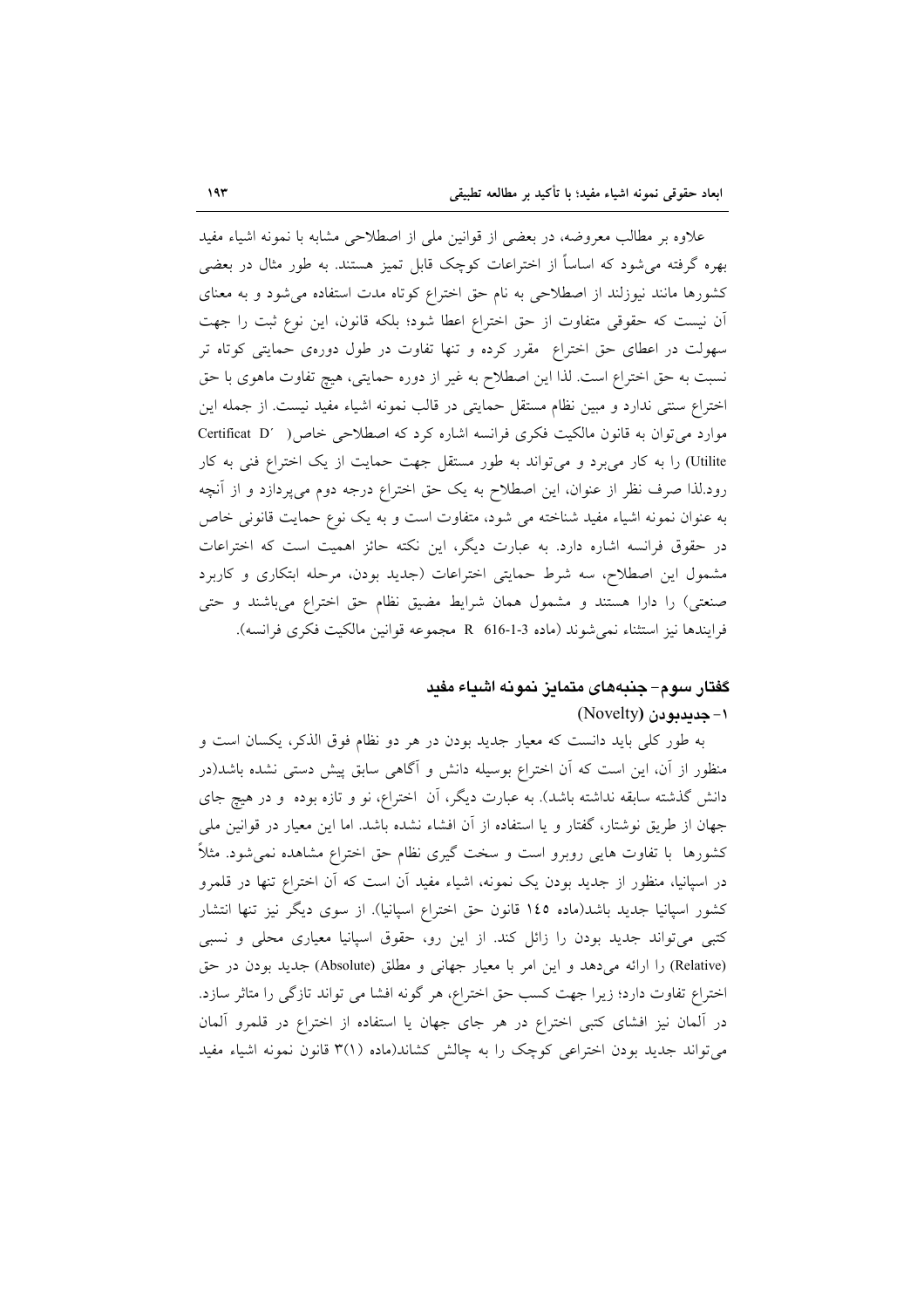آلمان). یا در استرالیا تنها انتشار یا استفاده در چارچوب کشور استرالیا قادر است که جدید بودن را تحت الشعاع قرار دهد(3-1 .Anderson, 2008, pp. 1).

سرانجام آنکه در بعضی کشورها مانند آلمان، اتریش و ... یک دوره ٦ ماهه (Grace period) قبل از تاریخ تنظیم تقاضانامه در نظر گرفته میشود که استفاده از اختراع کوچک یا افشاء کتبی آن بوسیله متقاضی (یا نمایندگان وی) معیار تازگی را از بین نمیبرد(ماده (۳(۱ قانون نمونه اشياء مفيد آلمان). از اين رو، على رغم اشتراك لفظي جديد بودن(حق اختراع و نمونه اشیاء) مقوله تازگی در اختراعات کوچک با تعدیلی جدی روبرو می شود.

#### ۲- گام ابتکاری(Inventive step)

اختراعاتی که مشمول حق اختراع واقع میشوند، دارای مرحله ابتکاری هستند و آن اختراعات نباید برای فرد کارشناسی که دارای مهارت عادی درآن بعد علمی است، بدیهی و أشكار باشد.در حقيقت چنين اختراعي داراي خلاقيتي است كه قابل توجه است و نسبت به دانش و فن قبلي پيشرفتي مهم را فراهم مي آورد. اما در نمونه اشياء مفيد (اختراعات كوچک) چنین خلاقیت چشمگیر که گامی مترقی نسبت به دانش و فن قبلی باشد، مشاهده نمیشود و لذا هر عنصری که اثری مفید و مثمر ثمر برای مصرف کنندگان فراهم آورد، کفایت میکند. از این رو، گام ابتکاری در مقوله مطروحه دچار استحاله می شود. گام ابتکاری، نقطه عطف اختلاف نمونه اشیاء مفید از حق اختراع است. در قوانین کشورها از ابتکار در نمونه اشیاء مفید سخن به میان می آید؛ اما مهم آن است که این ابتکار و نوآوری به مثابه اختراعات نیست و این همان نکتهای است که در قوانین کشورهای مختلف مانند ژاپن که در گذشته ذکر شد، روشن می شود؛ لذا در نظام نمونه اشیاء مفید، مقصود از گام ابتکاری، نوآوری قابل توجه و منحصر به فرد نیست. اما باید دانست که در بعضی از قوانین این معیار لحاظ نمی شود و تنها کافی است که اختراع، مفید باشد و این بدان معنا است که اختراع، کارکردی مفید را تامین کند. از این جمله، قانون ملی کشور لهستان است که مفید بودن را جایگزین معیار گام ابتکاری کرده است (فصل سوم قانون حق اختراع لهستان).

به طور مثال، یک شرکت تولید کننده نوشیدنی در استرالیا سالها بود که نوشیدنی های خود را به بازار عرضه میکرد. اما همواره در این اندیشه بود که اَیا تاثیر اَب و هوا بر درجه حرارت نوشیدنیها میتواند رغبت عمومی به محصولات را تحت الشعاع قرار دهد؟ به عبارت دیگر، اگر نوشیدنی به صورت گرم توزیع شود، خریدار بیشتر جذب خواهد کرد؟ روزی، یکی از مدیران شرکت، دستکشی از جنس نئویرین(Neoprene) تھیه کرد. اَن را به دست کرد و شیشه نوشیدنی را در دست گرفت و این درست همان چیزی بود که فروش شرکت را چند برابر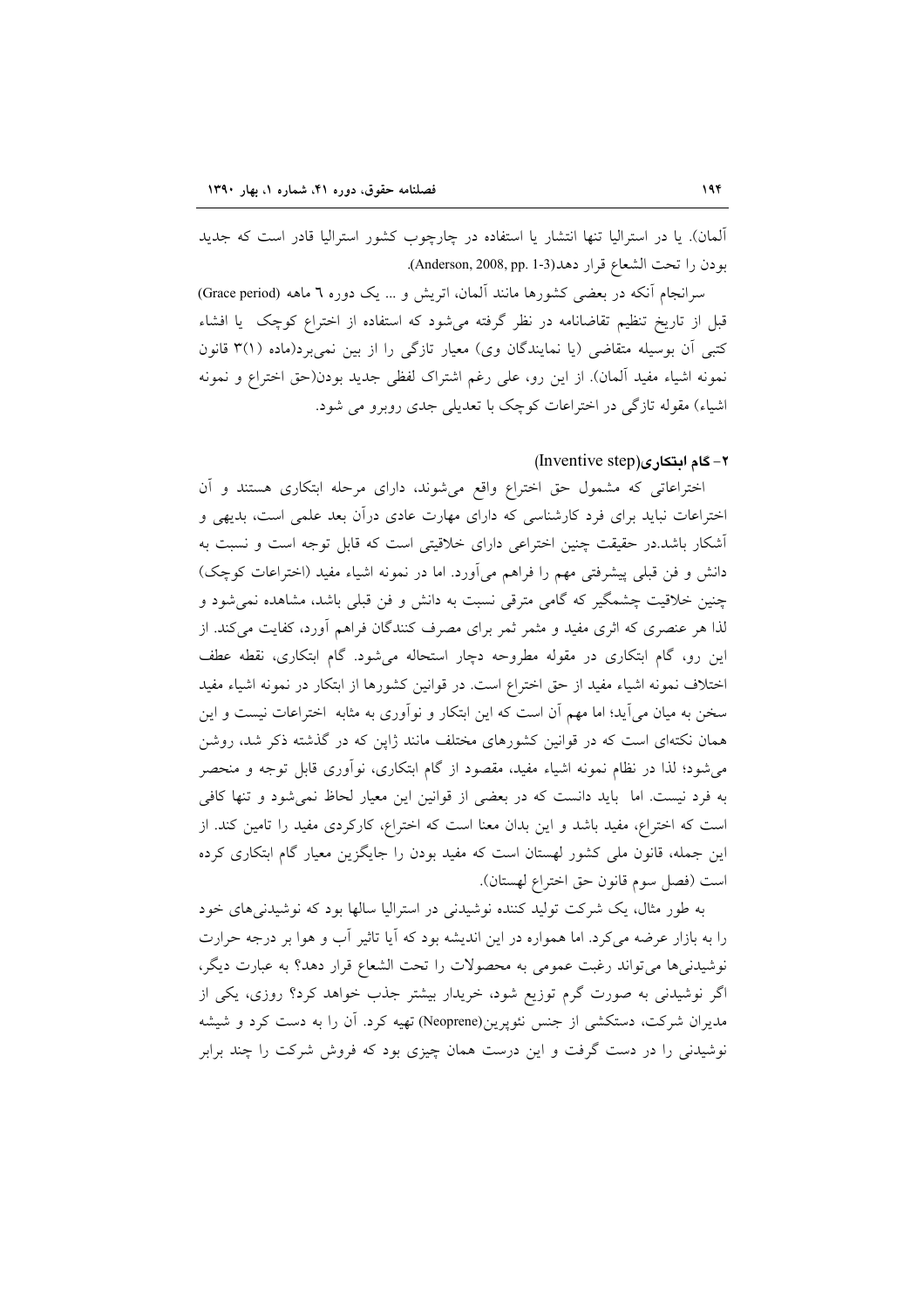کرد. این دستکشها اختراعی پیچیده و با نوآوری در سطح بالا نبود؛ بلکه اختراعی کوچک و ساده بودند که سبب می شد درجه حرارت نوشیدنی در سطحی مطلوب باقی بماند و در شرایط سرد و کوهستانی مورد استفاده قرار گیرد(Case Warm hands &Cold Beer , 2003).

یا اینکه یکی از تولیدکنندگان فعال در عرصه پوشاک ورزشی، توانست پوشاکی مناسب برای زنان مسلمان تولید کند که آنان را قادر می کرد در ورزش های مختلف شرکت کنند( Case into the ocean, 2006). در همه این موارد، تولیدکنندگان توانستند حق انحصاری بر نمونه اشیاء مفید دریافت کنند. در حقیقت، در همه مصادیق اختراعات کوچک، ما با ابزار یا وسیله و امثال آن روبرو می شویم که کاربری را بهبود یا تقویت میکند و مرحله ابتکاری آن چندان پیشرفته و برجسته نیست. در حقیقت، آنچه اختراعات کوچک را مستقل میکند، جنبه کاربردی و فایده اجتماعی أنها است که صرف نظر از مرحله ابتکاری دیگر اختراعات، مورد توجه واقع می شود. به طور نمونه در مثال اول تنها با استفاده از یک دستکش ساده می توان، فروش محصول را افزایش داد و مخترع آن، بدون أنكه مطالعه ژرف علمی داشته و ابتكاری مهم را پی ریزی کند، با تکیه بر قریحه شخصی تلاش کرد کارکرد محصول را ارتقاء دهد. یا در مثال دوم با تغییر نوع پارچه و نحوه دوخت و… رغبت خریداران به جهت کارایی محصول افزایش مي يابد.

#### ٣- فرايند اعطاى حق انحصارى بر نمونه اشياء مفيد

فرایند اعطای حمایت قانونی در اختراعات کوچک به صورت آیینی ساده ثبتی است و ادارات ثبت اختراع تنها به تكميل تقاضانامه بسنده می كنند. در حقيقت، هيچ بررسي ماهوى صورت نخواهد گرفت و همه چیز به یک بررسی ساده و تشریفاتی ختم خواهد شد. درحالی که در بسیاری از کشورها هر تقاضایی که برای حق اختراع دریافت می شود با بررسی ماهوی روبرو می شود و باید شایستگی دریافت ورقه اختراع احراز شود. در اختراعات کوچک تنها ارزیابی تشریفاتی صورت میگیرد و کارشناسان اداره ثبت به دنبال احراز ابتکار برجسته و... نیستند و تنها به آن اکتفا می کنند که اختراع کوچک برخلاف اخلاق و نظم عمومی نباشد یا شباهتي با يرجِم كشورها يا مدالهاي ملي نداشته باشد و...(ماده (١)١ حق اختراع فنلاند). مسیری که از تسلیم تقاضانامه تا اعطای حق صورت میگیرد، بسیار کوتاهتر از مسیری است که برای دریافت حق اختراع طی میشود. برای اَنکه حق اختراع اعطا شود از توصیف تا ارائه تقاضانامه، جستجوی ماموران ثبت، بررسی ماهوی کارشناسان، ثبت آگهی، انتشار و... به زمان طولانی (حتی تا چند سال) و صرف هزینههای بسیار نیاز است. ولی در اختراعات کوچک در مدتی کوتاه (مانند ٦ ماه) و با صرف هزینه کمتر حمایت در دسترس خواهد بود. به عبارت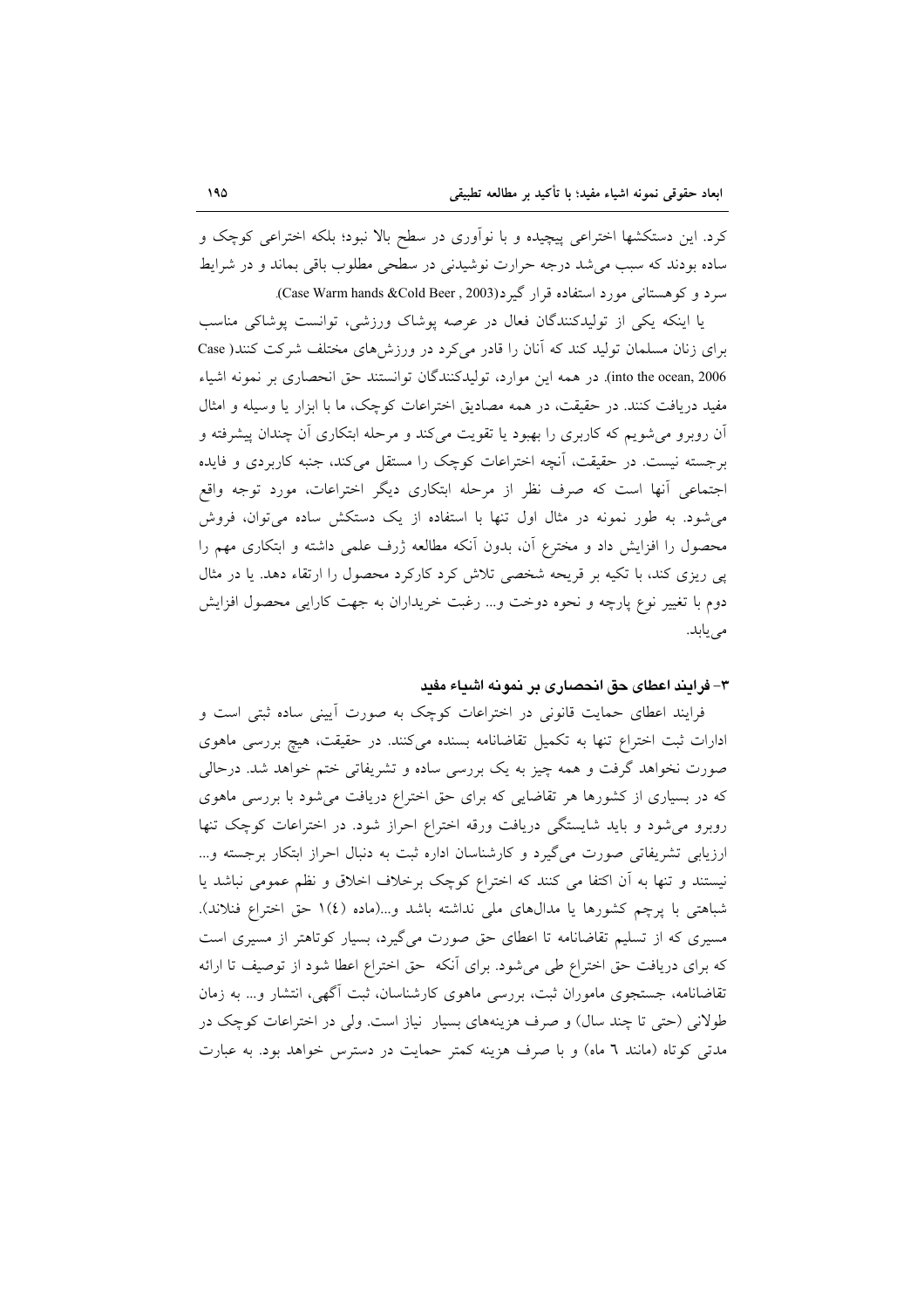دیگر، دستیابی به حمایت قانونی با صرف زمان و هزینه کمی به تحقق خواهد رسید .(Australia (Government Search Center, 2008)

در بعضی از کشورها (مانند اسپانیا) بعداز بررسی تشریفاتی، یک مرحله اعتراض وجود دارد و شخص ثالثی که ذی نفع است، قادر میشود به ثبت نمونه اعتراض کند و مدعی شود كه اختراع فاقد معيارهاي حمايتي مصرحه در قانون است (ماده ١٤٩ قانون حق اختراع اسيانيا). در آلمان، اتریش، فنلاند متقاضی ثبت میتواند از اداره ثبت درخواست کند گزارشی در باب درخواست ثبت صادر كند و منظور از اين گزارش اين است كه: آيا اختراع جديد است؟ آيا دارای مرحله ابتکاری است؟ اما صدور چنین گزارشی از نظر قانونی الزام آور نیست و دفاتر ثبت باید ثبت را بدون آنکه به نتایج گزارش توجه کنند، انجام دهند( National Board of Patent Registration, 2008). در قانون ملي بعضي كشورها مانند يرتغال، اساساً بررسي نمونه آييني اختیاری است و اگر متقاضی درخواستی را جهت بررسی سوابق قبلی ثبت مطرح نکند،اداره ثبت با بررسی شکلی، ثبت را انجام میدهد. اما اگر متقاضی تمایل داشته باشد که به حقی قاطع و قابل استناد در برابر ثالث دست یابد، باید از اداره ثبت درخواست کند که بررسی ماهوی قبلی را انجام دهد. در این میان، قانون ملی هلند یک استثناء است و اداره ثبت بررسی جامع را در باره احراز شرايط قانوني انجام مي هد(Zero& Espace, 2008).

علی رغم آنکه روند بررسی در مسیر اعطای حق انحصاری بر نمونه اشیاء مفید به صورت تشریفاتی است، اما معمولاً ادارات ثبت به این مساله توجه میکنند که آن اختراع خلاف اخلاق و نظم عمومی نباشد یاآنکه نمونه با شباهت(یا یکسانی) با پرچم کشورها و مدالهای ملی، اسباب گمراهی را فراهم نیاورد یا آنکه آن اختراع در زمره مشمولان حقوق مالکیت ادبی و هنری نباشد یا...(مانند ماده ۱٦۰ قانون مالکیت فکری اکوادر).

علاوه بر موارد فوق، ساز و کاری پیش بینی می شود تا هر گاه مخترعی تقاضای ثبت مطرح میکند و اختراع وی شرایط دریافت حق اختراع را نداشت از سطح حداقلی از حمایت بهره مند شود. در این سازوکار مخترع قادر است دو تقاضانامه را به ادارات ثبت تسلیم کند و به این منظور درخواستی جهت ثبت اختراع برای اخذ حق اختراع و درخواستی جهت دریافت حق بر نمونه تهیه میکند. در چنین شرایطی اگراختراع حداقل شرایط حمایتی را دارا باشد از زیر چتر حمایتی قانون خارج نمی شود و اگر حمایت قانونی از طریق حق اختراع در دسترس نباشد، حمايت از طريق نمونه اشياء مفيد اعطا مي شود(ماده ٢٢ قانون حق اختراع هندوراس). در لهستان نیز در طول دوره بررسی اختراع یا تا ۲ ماه از تاریخ رد تقاضای حق اختراع، متقاضی میتواند تقاضای دریافت حق بر نمونه را مطرح کند و لذا هیچ سازوکار خودکار برای انتقال درخواست وجود ندارد(Zero & Espace, 2008).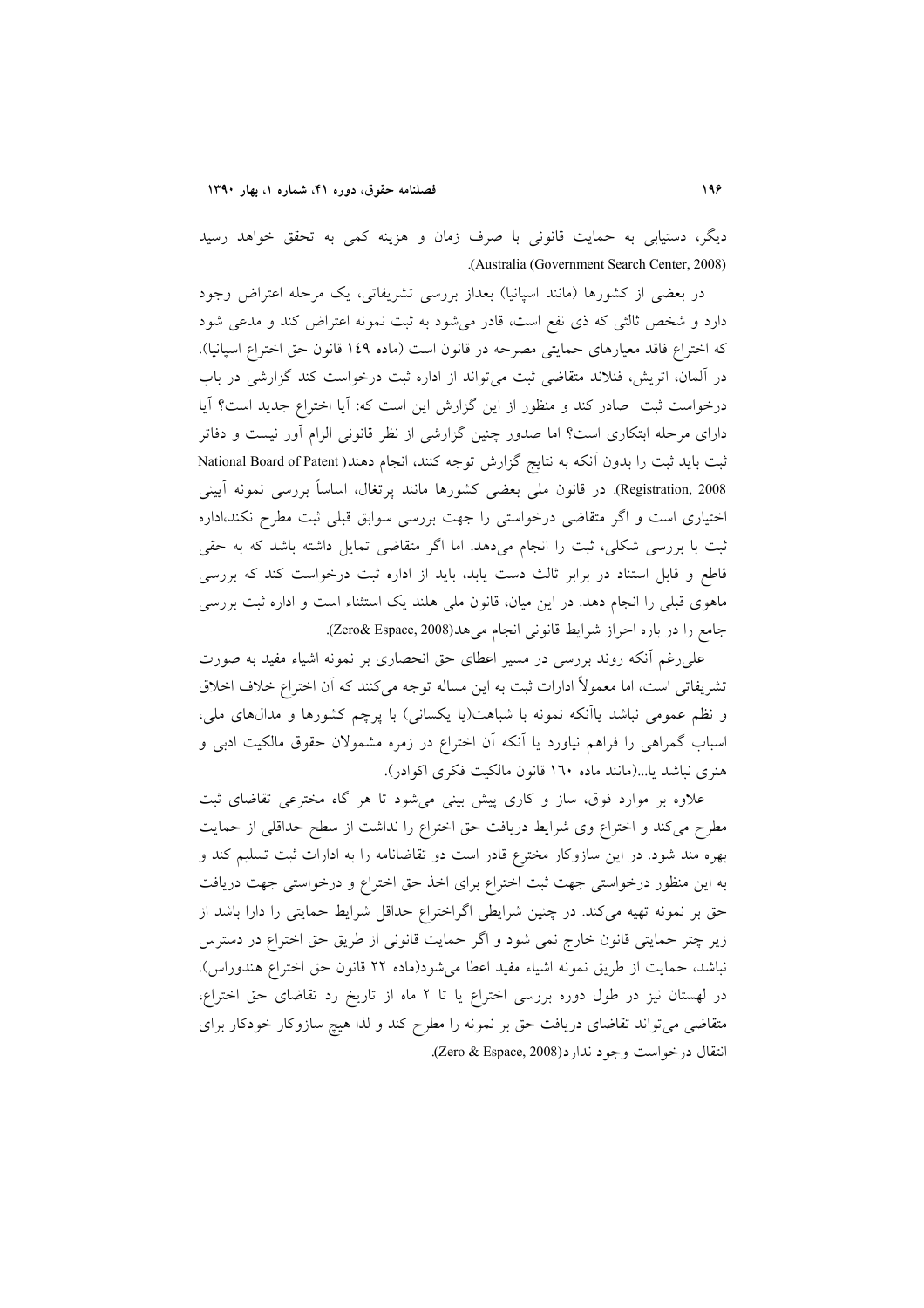#### ۴– مدت حمائت و حقوق اعطائی

مدت حمایت از اختراعات معمولاً ۲۰ سال یا بیشتر است و به این تر تیب، مخترعان قادرند با اتکا به حق انحصاری خود در دوره نسبتاً طولانی، بهره بردای وافر ً از حق اختراع خود انجام دهند. ولی در اختراعات کوچک به چنین دوره حمایتی نیاز نیست و دوره حمایتی کوتاه است؛ زیرا این اختراعات از مرحله ابتکاری قابل توجه برخوردار نیستند و به دلیل سادگی و کاربردی بون آنها، به زودی از چرخهی اقتصاد خارج میشوند و اختراعات جدیدتر، جایگزین آنها می شوند. از این رو،برخی از کشورها دورهی حمایتی ٥ سال (یا کمتر) رابرای حمایت در نظر مي گيرند.

به طور معمول، دوره حمايتي از نمونه اشياء مفيد ١٠ سال است. مانند آرژانتين، چین،آلمان، فنلاند و… (مانند ماده ۲۵ قانون نمونه اشیاء مفید فنلاند، ماده ۱٦۲ قانون مالکیت فکری اکوادرو…). اما در قوانین کشورهای مختلف دراین خصوص تفاوتهایی مشاهده می شود. مانند کشور مکزیک که ۵ سال و یا در بلژیک که دوره حمایتی ٦ سال، در یونان ٧ سال، در گرجستان ٨ سال، كنيا ١٢ سال است(ماده ١٥ قانون نمونه اشياء مفيد ژاپن و...). در اين ميان در بعضی از کشورها مانند مالزی، کره جنوبی، هندوراس و... مدت حمایت تا ۱۵ سال خواهد . (Intellectual Property Corporation of Malaysia, 2008).

به طور کلی مخترع نمونه اشیاء مفید، قادراست با اتکا بر حقوق انحصاری خود از اختراعش بهره برداری و از تجاوز به حقوقش بوسیله دیگران جلوگیری کند. در قوانین ملی کشورها از حقوق ساخت و تولید، عرضه برای فروش، انتقال حق مالکیت، واردات محصول و به طور کلبی هر تصرف مالکانه سخن گفته میشود(ماده ۱۵ قانون نمونه اشیاء مفید ژاپن، ماده ٤٣ قانون نمونه اشياء مفيد كره جنوبي، ماده ٣ قانون نمونه اشياء مفيد فنلاند).اما تجاوز به حقوق این مخترعان نیز با ضمانت اجراهای بعضاً سنگین مواجه می شود. بعضی قوانین، مجازات سنگین را علاوه بر مسئولیت مدنی برای ناقضین به حقوق مخترعان اختراعات کوچک مقرر میکنند؛ مانند ژاپن که تا ۳ سال حبس یا ۳۰۰۰۰۰۰ پن جزای نقدی مقرر کرده است. یا در کره جنوبی که به دلیل توجه خاص به اختراعات کوچک و نقش آن در توسعه ملي تا ٧ سال حسن و تا١٠٠ ميليون بن جزاي نقدي در نظر گرفته شده است(ماده ٥٦ قانون نمونه اشياء مفيد ژاين– ماده ٧٨ قانون نمونه اشياء مفيد كره جنوبي)

سرانجام آنکه، حقوق انحصاری مبدعان نمونه اشیاء مفید در چند روش خاتمه می یابد: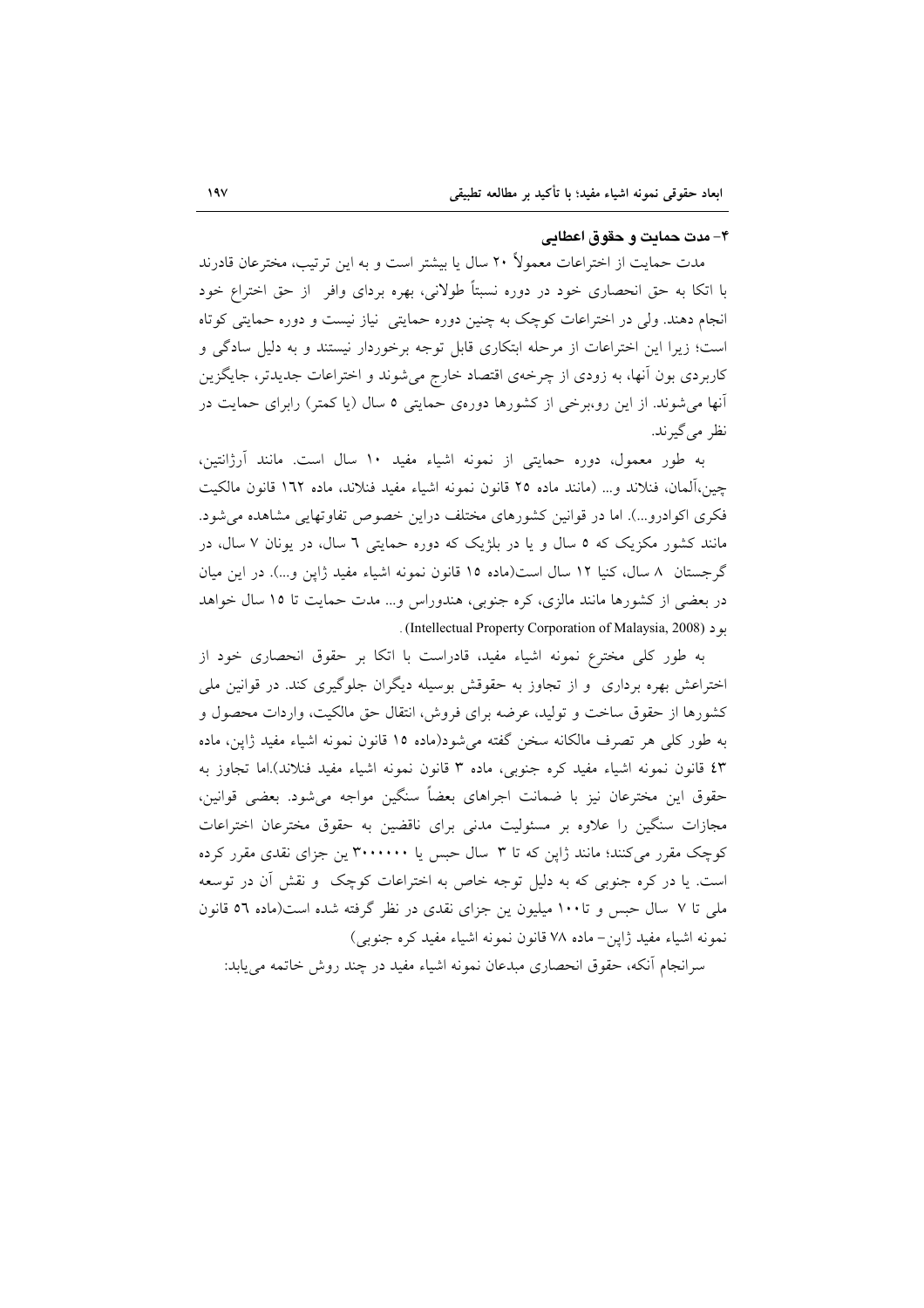#### الف- اتمام دوره حمايت

معمولاً در قوانین کشورها حداکثر دوره حمایتی مشخص شده که افزون بر آن حمایت صورت نمی گیرد. در بعضی کشورها چند دوره حمایتی مانند ۲ ساله یا ٤ ساله در نظر گرفته می شود که قابل تمدید است و بعد از أن مخترع نمی تواند تقاضای تمدید حمایت را مطرح كند و حمايت مجدد منتفى است(مانند ماده ٢٥ قانون نمونه اشياء مفيد فنلاند و...).

#### ب– صرف نظر کردن از حق

از اّنجا که غالباً اختراعات کوچک پاسخگوی نیاز دورهی زمانی کوتاه هستند، ممکن است مخترع، حتى زودتر از پايان دوره حمايتي از مالكيت آن صرف نظر كند و در پي ابداع اختراعات كاربر دي تري باشد.

#### ج-استيفاى حق مخترع(The Exhaustion)

ممکن است در قوانین ملی کشورها پیش بینی شود با نختین فروش اختراعی کوچک در چارچوب آن کشور (منطقه یا جهان) حق مالک آن استیفا شده تلقی شود و او دیگر قادر نباشد روی مسیر تجاری أن كالا نظارت و كنترل داشته باشد (ماده(٢) قانون نمونه اشیاء مفید فنلاندو …).

علاوه بر موارد فوق، ممکن است مواردی همچون عدم تادیه هزینههای سالانهی ثبت در بعضي كشورها نيز خاتمه حق را فراهم نمايد.

#### نتىجە

هدف از تدوین نظام نمونه اشیاء مفید آن است که بر جنبه کاربردی محصولات تکیه شود؛ یعنی در جایی که نظام حمایتی حق اختراع از حرکت باز میماند، از اختراعات مفید و کاربردی حمایت شود. لذا نظام منعطف اختراعات کوچک به ویژه در کشورهای در حال توسعه با توجه به بضاعت مالی و علمی که فراروی مردم أنها است، مورد بهره برداری قرار گیرد. نظام حمایتی از اختراعات کوچک روزنههایی را برای تنفس می گشاید و کشورها را در مسیر توسعه همراهی میکند. نکته اخیر از مسائلی است که از منظر قانونگذار ایرانی پنهان مانده است؛ زیرا علی رغم نوآوریهایی که در قانون جدید ثبت اختراعات ایران صورت گرفته، از نمونه اشیاء مفید سخنی به میان نیامده و این امر در حالی است که با توجه به یتانسیل غیر قابل انکار ایرانی، امکان رشد و پیشرفت در این بعد فراروی مبتکران ایرانی است و قانونگذار ایرانی به سادگی از توجه به مسئلهای که میرفت تا در اًینده، بستر ساز توسعه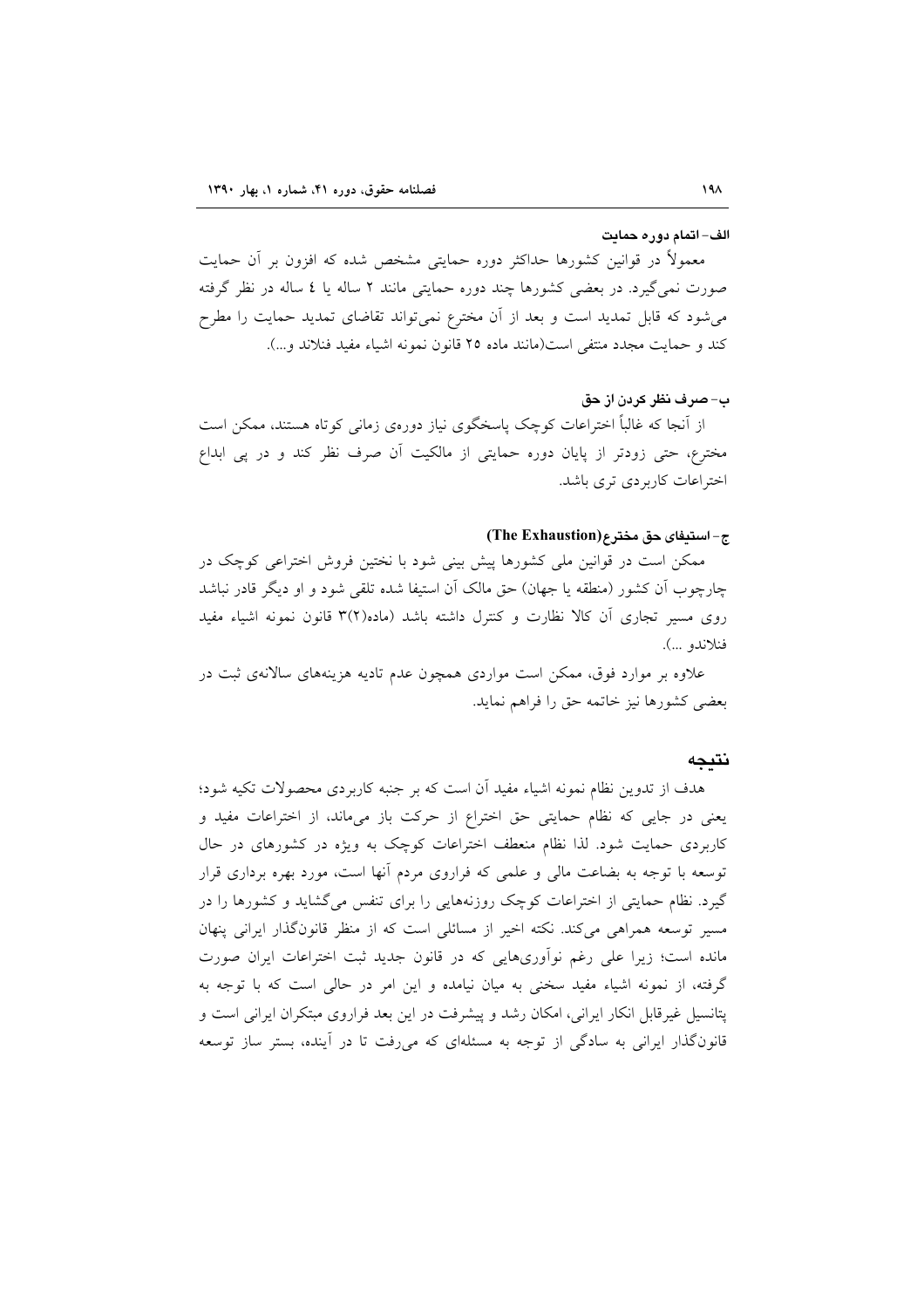پایدار ایران باشد، غفلت ورزیده است. این همان نکتهای است که در قوانین بسیاری از کشورهای در حال توسعه مانند مالزی، اندونزی و... مورد توجه قرار گرفته و آثار عملی آن قابل مشاهده است. سرانجام، آنچه معروض افتاد، تاکید بر ظهور نظامی مستقل و مکمل دارد که میتواند بسترساز توسعهای پایدار باشد و حقوق مالکیت فکری میتواند با زایش فعالانه خود، سازنده این بنای عظیم و مهم باشد.

در خاتمه، جدول ذیل به طور خلاصه وضعیت تعدادی از کشورها را در پذیرش نظام نمونه اشیاء مفید ارائه میکند که حداکثر دوره حمایتی و سرانجام تاریخ نخستین قانون حمایتی از اختراعات کوچک را نشان میدهد (این جدول بر اساس آخرین یافتههای وبگاه سازمان جهاني مالكيت فكري www. wipo.net و www.ladas.com تلخيص شده است).

|                   |           | ایسا بررسسی |                  |           |
|-------------------|-----------|-------------|------------------|-----------|
| تاريخ اولين قانون | مدت حمايت | ماهوى انجام | نوع حمايت        | كشور      |
| حمايتى            |           | می شود؟     |                  |           |
| ۱۹۹٦              | ۱۰ سال    | بله         | نمونه اشياء مفيد | أرژانتين  |
| 19V9/Y            | ه سال     | خير         | حق اختراع        | استراليا  |
|                   |           |             | ابتكارى          |           |
| 1992              | ۱۰ سال    | خير         | نمونه اشياء مفيد | اتريش     |
| 19AV              | ٦ سال     | خير         | حق اختراع كوتاه  | بلژيک     |
|                   |           |             | مدت              |           |
| 199V              | ۸ سال     | خير         | نمونه اشياء مفيد | بلاروس    |
| 1920              | ۱۰ سال    | بله         | نمونه اشياء مفيد | برزيل     |
| 1910              | ۱۰ سال    | خير         | نمونه اشياء مفيد | چين       |
| ۱۹۹۱              | ۱۰ سال    | خير         | نمونه اشياء مفيد | دانمارک   |
| ۱۹٦۸              | ٦ سال     | خير         | گواهي مفيد بودن  | فرانسه    |
| 1191              | ۱۰ سال    | خير         | نمونه اشياء مفيد | ألمان     |
| 19 <sub>AA</sub>  | ۷ سال     | خير         | نمونه اشياء مفيد | يونان     |
| 1991              | ٥ سال     | بله         | حق اختراع        | اندونزى   |
|                   |           |             | كوچك             |           |
| ۱۹٦۱              | تا ۱۵ سال | بله         | نمونه اشياء مفيد | كره جنوبي |
| ۱۹۸٦              | ۱۰ سال    | بله         | ابتكار مفيد      | مالزى     |
| 1917              | ۱۰ سال    | خير         | نمونه اشياء مفيد | اروگوئه   |
| ۱۹۹٥              | ۱۰ سال    | بله         | راه حل مفيد      | ويتنام    |

جدول شماره-۴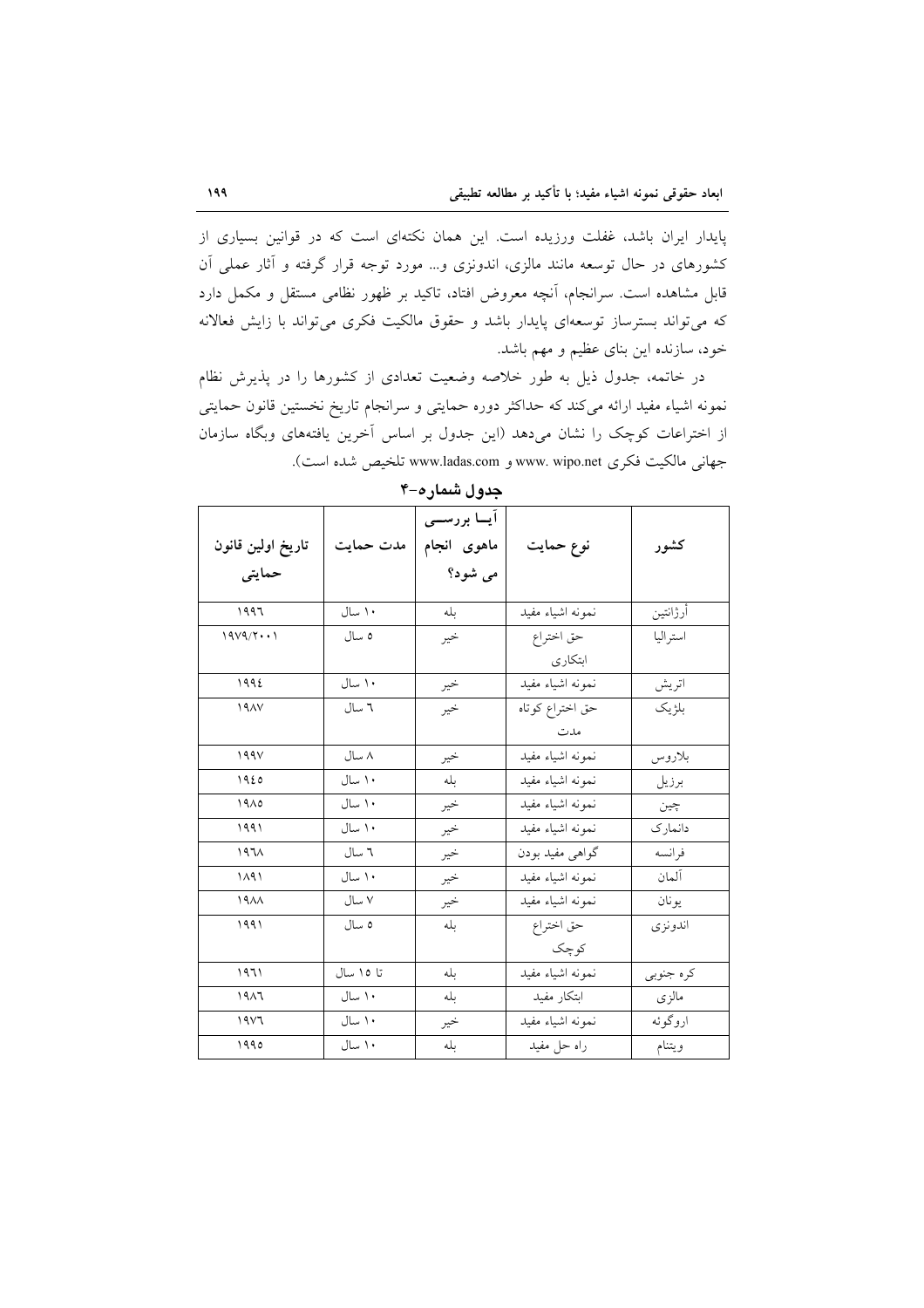## منابع و مآخذ

#### الف- فارسے

ب- خارجي

١. قانون نمونه إشباء مفيد آلمان مصوب ١٩٨٦ و إصلاحي ٢٠٠٥.

٢. قانون حق اختراع اسپانیا مصوب ١٩٨٦و اصلاحی ٢٠٠٠، شماره١١.

۳. قانون مالکیت فکری اکوادر مصوب ۱۹۹۸ شماره ۸۳.

٤. مجوعه قوانين مالكيت صنعتى پرتغال مصوب ١٩٩٥شماره١٦.

٥. قانون ثبت اختراعات، طرح های صنعتی و علائم تجاری جمهوری اسلامی ایران مصوب ١٣٨٦ .

٦. قانون نمونه اشياء مفيدژاپن مصوب ١٩٥٩ و اصلاحي ١٩٩٩ شماره ١٢٣.

٧. مجموعه قوانين مالكيت صنعتي فرانسه مصوب ١٩٩٥ و ١٩٩٩شماره ٣٨٥و ٣٦٣ .

٨. قانون نمونه اشياء مفيدفنلاند مصوب ١٩٩٩ و اصلاحي ٢٠٠٦ شماره ٦٨٦.

۹. قانون نمونه اشياء مفيد كره جنوبي مصوب ۱۹۶۱ و اصلاحي ۲۰۰۱شماره ۹۵۲ و ۲۱۲.

١٠. قانون حق اختراع لهستان مصوب ١٩٩٣ شماره ١٦٩.

1- Agreement on Trade-Related Aspects of Intellectual Property Rights (TRIPS), 1994.

2-The International Patent Classification, 1961.

3-The Paris Convention, 1967.

4-The Patent Cooperation Treaty, 1970 (2001).

5-AusraliaGovernment Search Center, last visited in <www.ipaustralia.gov.au/ pdfs/ factsheets/patents%20and20utility%20models.pdf.  $>$  2008.

6-Anderson, Bill, last visited in <www.billanderson.com .au/utility-model.htm > . 2008. 7-DWPI and Patent Information Reference Center, last visited in, www. thomsonreuters.

com/support/patents/patentfaqs/utility.2008.

8- Intellectual Property Corporation of Malaysia, The Utility Model, last visited in <www.Myipo.gov.my>2008.

9-Kardam, K.S (2007), Utility Model - A Tool for Economic and Technological Development, World Intellectual Property Organization (WIPO) in Collaboration with the Japan Patent Office.

10- National Board of Patent Registration . The Utility Model, last visited in <www.prh.fi.  $>2008$ 

11-Mott, Kelsey Martin (2007) The Concept of the Small Patent, in The International Business Executive, Volume 5, Issue 3.

12-Richards, John(2002), Forms of Legal Protection for Technical Invention, Juries Publishing and Sweet & Maxwell.

13-Suthersanen, Uma (2006), Utility Model and Innovation in Developing Countries. International Centre Trade and Sustainable Development.

14-Suthersanen, U. (2001) Incremental Inventions in Europe: A Legal and Economic Appraisal of Second Tier Patents, in Journal of Business Law.

15-Wold Intellectual Property Organization (WIPO)(2010), World Intellectual Property Indicators, 2010 Ed., <www.wipo.net>

16-Zero, Grado & Espace Srl, The Utility Model, last visited in  $2008$  <www.ipihelpdesk.org.>

17-Case into the Ocean, (2006) last visited in 2008  $\leq$ www.ipaustralia.gov.au>.

18-Case Warm Hands & Cold Beer (2003), last visited in 2008www.ipaustrali.gov.au.